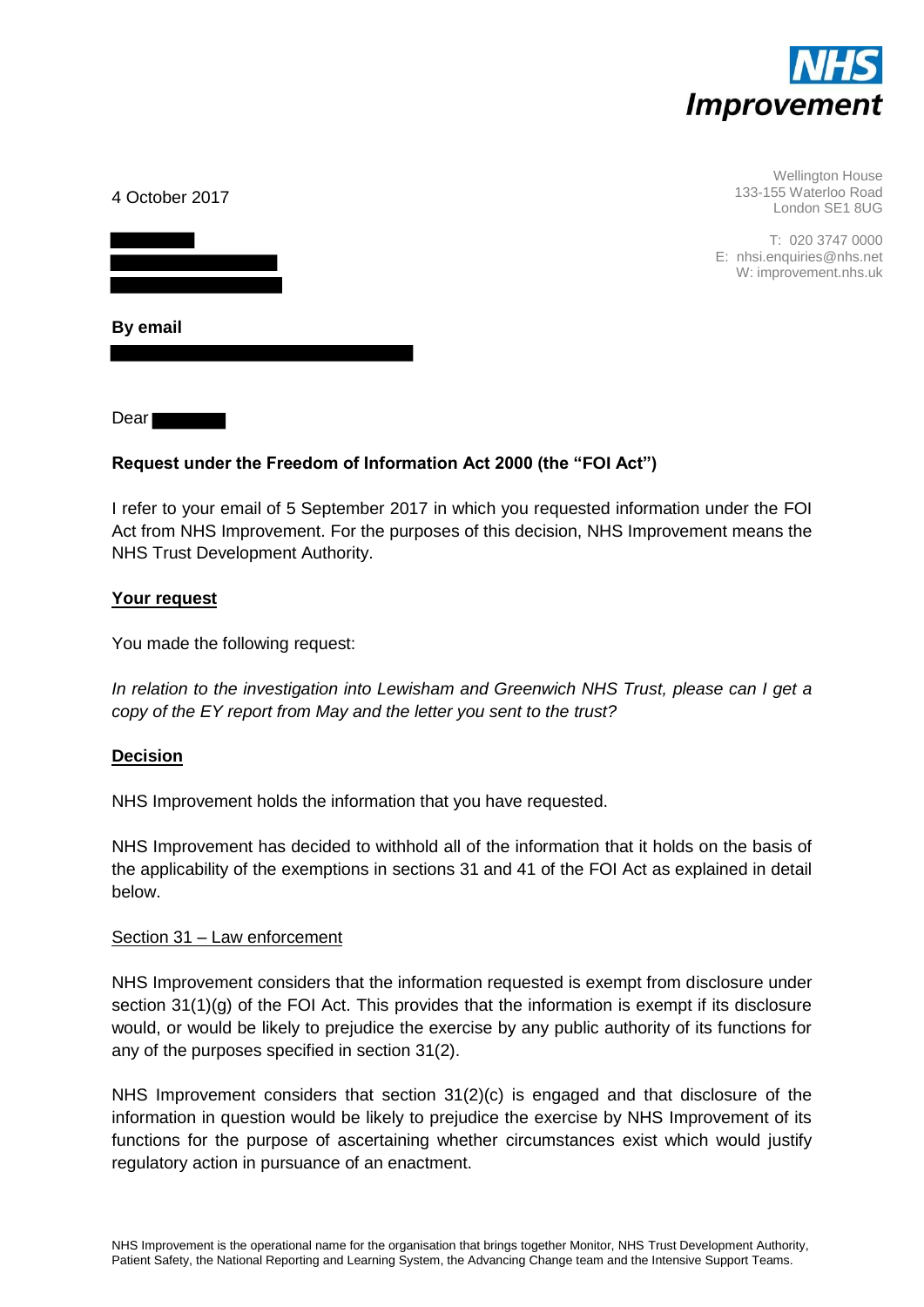NHS Improvement relies upon the relationships it builds with providers. In particular, it relies on open relationships in order to obtain information with a view to completing investigations efficiently. In this case, the investigation letter requested includes information we are seeking from the Trust in order to conduct our investigation. NHS Improvement holds reports from Ernest & Young which have been provided in the expectation that they would remain confidential. In our view, disclosure of this information would undermine our relationship with the Trust and its willingness to engage with us. We also consider that the disclosure of this information would be likely to prejudice the willingness of other providers to work with us voluntarily in other cases.

## *Public interest test*

The exemption set out in section 31 of the FOI Act is subject to a public interest test. The public interest in accountability and transparency, which favours disclosure of the information that has been withheld, has been weighed against the detrimental impact that disclosure would have. There is a public interest in the transparency of decision making in relation to providers NHS Improvement regulates. However, NHS Improvement considers the public interest in disclosure of the information is outweighed by the need to safeguard information provided by trusts. In addition, NHS Improvement does publish outcomes of investigations.

## Section 41 – Information provided in confidence

NHS Improvement considers that the Ernst & Young reports are exempt under section 41 of the FOI Act. Section 41(1) provides that information is exempt if:

## *"(a) it was obtained by the public authority from any other person (including another public authority) and*

*(b) the disclosure of the information to the public (otherwise than under this Act) by the public authority holding it would constitute a breach of confidence actionable by that or any other person."* 

The test in section  $41(1)(a)$  is met as the information was obtained by NHS Improvement from third parties, in this case the Trust and Ernst & Young.

The test in section 41(1)(b) is met if it is demonstrated that disclosure would amount to an actionable breach of confidence. This means:

(i) the information must have the necessary quality of confidence about it;

(ii) the information must have been imparted in circumstances giving rise to an obligation of confidence;

(iii) disclosure must amount to an unauthorised use of the information to the detriment of the confider.

NHS Improvement considers that disclosure of the information would amount to an actionable breach of confidence. The information shared by providers and Ernst & Young is potentially commercially sensitive and is shared by them on an expectation that it would be kept confidential by NHS Improvement.

Section 41 is an absolute exemption and does not require the application of the public interest test under section 2(2) of the FOI Act. However, in considering whether (in an action for breach of confidence) a confidence should be upheld, a court will have regard to whether